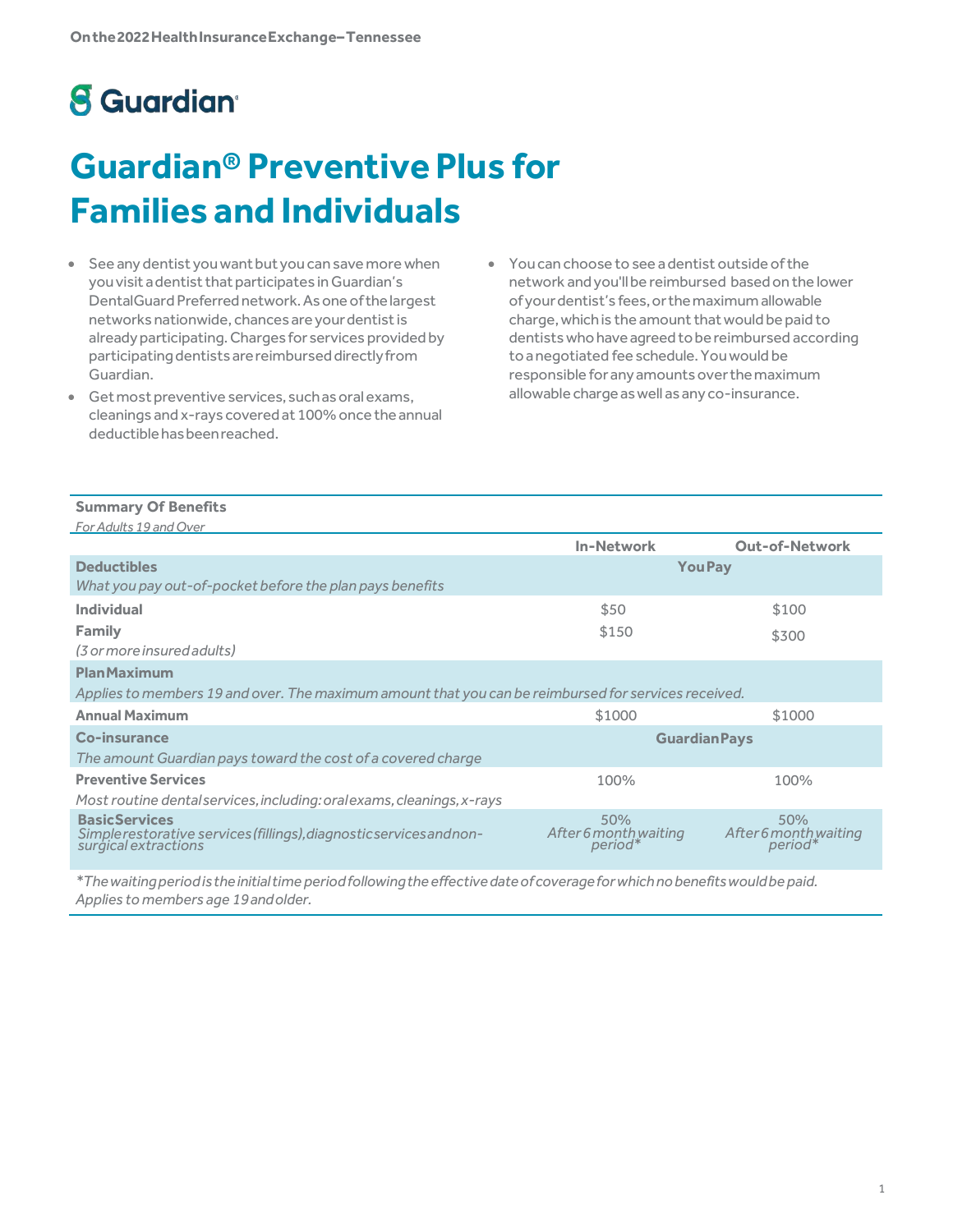# **8** Guardian<sup>®</sup>

# **Guardian® Preventive Plus for Families and Individuals**

- See any dentist you want but you can save more when you visit a dentist that participates in Guardian's DentalGuard Preferrednetwork.Asoneofthelargest networks nationwide, chances are your dentist is already participating. Charges for services provided by participating dentists are reimbursed directly from Guardian.
- Get most preventive services, such as oral exams, cleanings and x-rays covered at 100% once the annual deductible has been reached.
- **Thisplanalsoincludes thepediatricdentalEssential HealthBenefit (EHB)asmandatedbytheAffordable CareAct (ACA),which is a comprehensive setof dentalservices forchildrenunderage19.**
- Youcan choose to see adentist outside ofthe network andyou'llbe reimbursed basedon the lower ofyourdentist's fees,orthemaximumallowable charge, which is the amount that would be paid to dentistswhohaveagreedtobereimbursed according toanegotiated fee schedule.Youwould be responsible for any amounts over the maximum allowable charge as well as any co-insurance.

### **Summary OfBenefits**

| For Children under 19                                                                                                                                                             |                     |                       |
|-----------------------------------------------------------------------------------------------------------------------------------------------------------------------------------|---------------------|-----------------------|
|                                                                                                                                                                                   | <b>In-Network</b>   | <b>Out-of-Network</b> |
| <b>Deductibles</b><br>What you pay out-of-pocket before the plan pays benefits                                                                                                    | <b>You Pay</b>      |                       |
| <b>Perchild</b>                                                                                                                                                                   | \$50                | \$100                 |
| <b>Out of Pocket Maximum</b><br>Applies to members under 19 only. Once this amount is reached, Guardian will pay 100% of your child's dental charges for the<br>rest of the year. |                     |                       |
| <b>Individual</b><br>(One Child)<br><b>Family</b>                                                                                                                                 | \$375               | n/a                   |
| (2 or more Children)                                                                                                                                                              | \$750               | n/a                   |
| <b>Co-insurance</b><br>The amount Guardian pays toward the cost of a covered charge                                                                                               | <b>GuardianPays</b> |                       |
| <b>Preventive Services</b><br>Most routine dental services, including: oral exams, cleanings, x-rays                                                                              | 100%                | 100%                  |
| <b>BasicServices</b><br>Simplerestorativeservices (fillings) and diagnosticservices                                                                                               | 50%                 | 50%                   |
| <b>MajorServices</b><br>More complex dental services including: crowns, complex<br>extractions, oral surgery, periodontal and endodontic services                                 | 50%                 | 50%                   |
| Medically Necessary Orthodontia<br>Applies to members under age 19 only                                                                                                           | 50%                 | 30%                   |
|                                                                                                                                                                                   |                     |                       |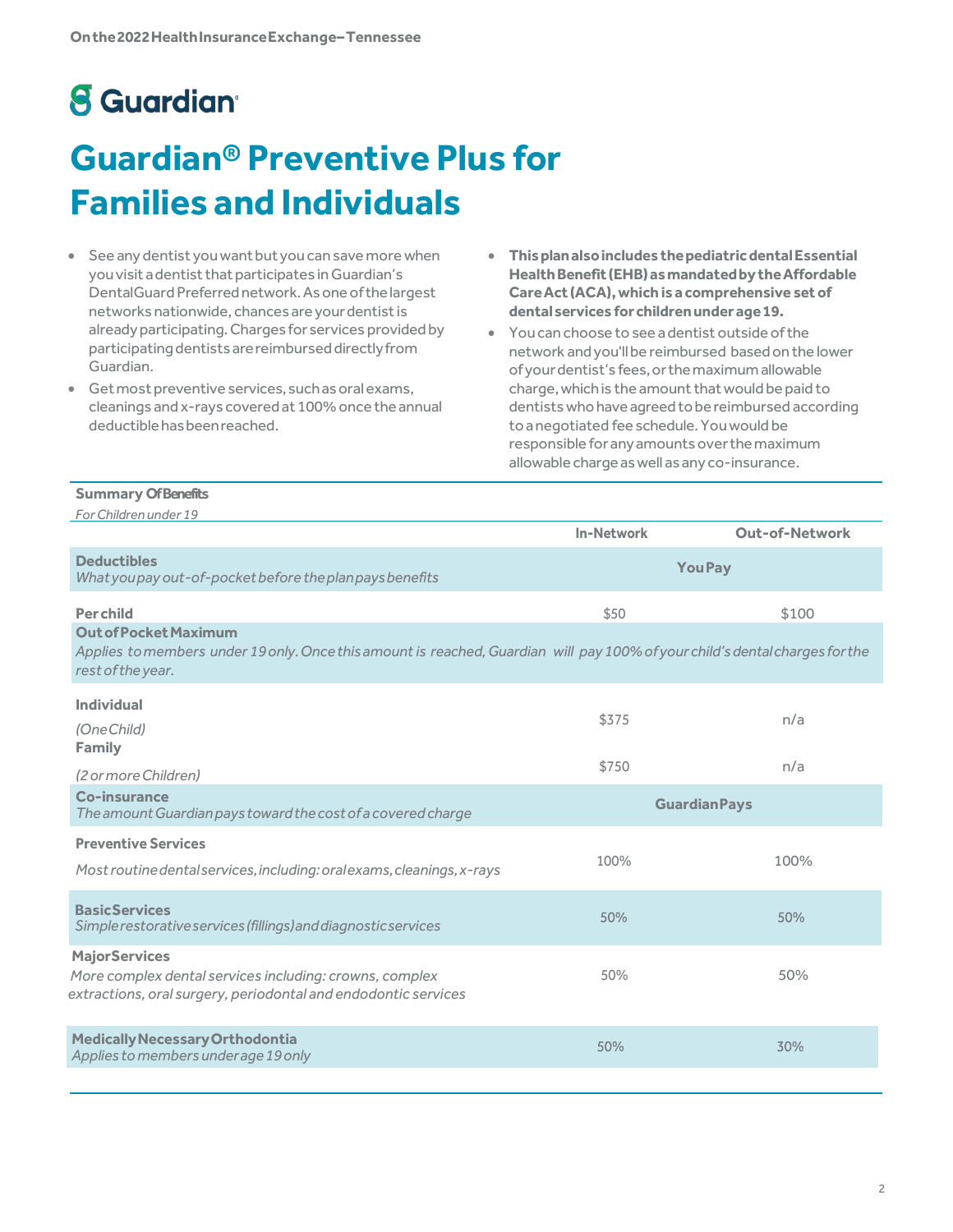# LimitationsandExclusionsfor GuardianPreventivePlusPPOPlan

## **TheExclusionslistedhereapply toCoveredPersons age 19andolder.**

### **Exclusions**

- Treatment for which no charge is made. This usually means treatment furnished by: (1) the Covered Person's employer, labor union or similar group, in its dental or medical department or clinic; (2) a facility owned or run by any governmental body; and (3) any public program, except Medicaid, paid for or sponsored by any governmental body.
- Treatment needed due to: (1) an on-the-job or jobrelated Injury; or (2) a condition for which benefits are payable by Worker's Compensation or similar laws.
- Any procedure or treatment method which does not meet professionally recognized standards of dental practice or which is considered to be experimental in nature.
- Any procedure performed in conjunction with, as part of, or related to a procedure which is not covered by this Plan.
- Any service furnished solely for cosmetic reasons, unless this Plan provides benefits for a specific cosmetic services. Excluded cosmetic services include but are not limited to: (1) characterization and personalization of a Dental Prosthesis; and (2) odontoplasty.
- Maxillofacial prosthetics that repair or replace facial and skeletal anomalies, maxillofacial surgery, orthognathic surgery or any oral surgery requiring the setting of a fracture or dislocation; that is incidental to or results from a medical condition.
- Replacing an existing Appliance or Dental Prosthesis with a like or unlike Appliance or Dental Prosthesis unless: (1) it is at least ten years old and is no longer usable; or (2) it is damaged while in the Covered Person's mouth in an Injury suffered while covered, and cannot be made serviceable.
- Any procedure, Appliance, Dental Prosthesis, modality or surgical procedure intended to treat or diagnose disturbances of the temporomandibular joint (TMJ) that are incidental to or result from a medical condition.
- Educational services, including, but not limited to: (1) oral hygiene instruction; (2) plaque control; (3) tobacco counseling; or (4) diet instruction.
- Duplication of radiographs, the completion of claim forms, OSHA or other infection control charges.
- Any restoration, procedure, Appliance or prosthetic device used solely to: (1) alter vertical dimension; (2) restore or maintain occlusion; (3) treat a condition necessitated by attrition or abrasion; or (4) splint or stabilize teeth for periodontal reasons.
- Bite registration or bite analysis.
- Precision attachments and the replacement of part of a: (1) precision attachment; or (2) magnetic retention or overdenture attachment.
- Replacement of a lost, missing or stolen Appliance or Dental Prosthesis or the fabrication of a spare Appliance or Dental Prosthesis.
- The replacement of extracted or missing third molars/wisdom teeth.
- Overdentures and related services, including root canal therapy on teeth supporting an overdenture.
- A fixed bridge replacing the extracted portion of a hemisected tooth or the placement of more than one unit of crown and/or bridge per tooth.
- Any endodontic, periodontal, crown or bridge abutment procedure or Appliance performed for a tooth or teeth with a guarded, questionable or poor prognosis.
- Temporary or provisional Dental Prosthesis or Appliances except interim partial dentures/stayplates to replace Anterior Teeth extracted while covered under this Plan.
- The use of local anesthetic.
- Cephalometric radiographs, oral/facial images, including traditional photographs and images obtained by intraoral camera.
- Orthodontic Treatment, unless the benefit provision provides specific benefits for Orthodontic Treatment.
- Prescription medication.
- Desensitizing medicaments and desensitizing resins for cervical and/or root surface.
- Pulp vitality tests or caries susceptibility tests.
- The localized delivery of antimicrobial agents via a controlled release vehicle into diseased crevicular tissue.
- Tooth transplants.
- Evaluations and consultations for non-covered services, or detailed and extensive oral evaluations**.**
- Any service or procedure associated with the placement, prosthodontic restoration or maintenance of a dental implant and any incremental charges to other covered services as a result of the presence of a dental implant.
- Treatment of congenital or developmental malformations, or the replacement of congenitally missing teeth.
- Evaluations or treatment for Endodontics, Periodontics or Oral Surgery are not a covered benefit under this Plan.